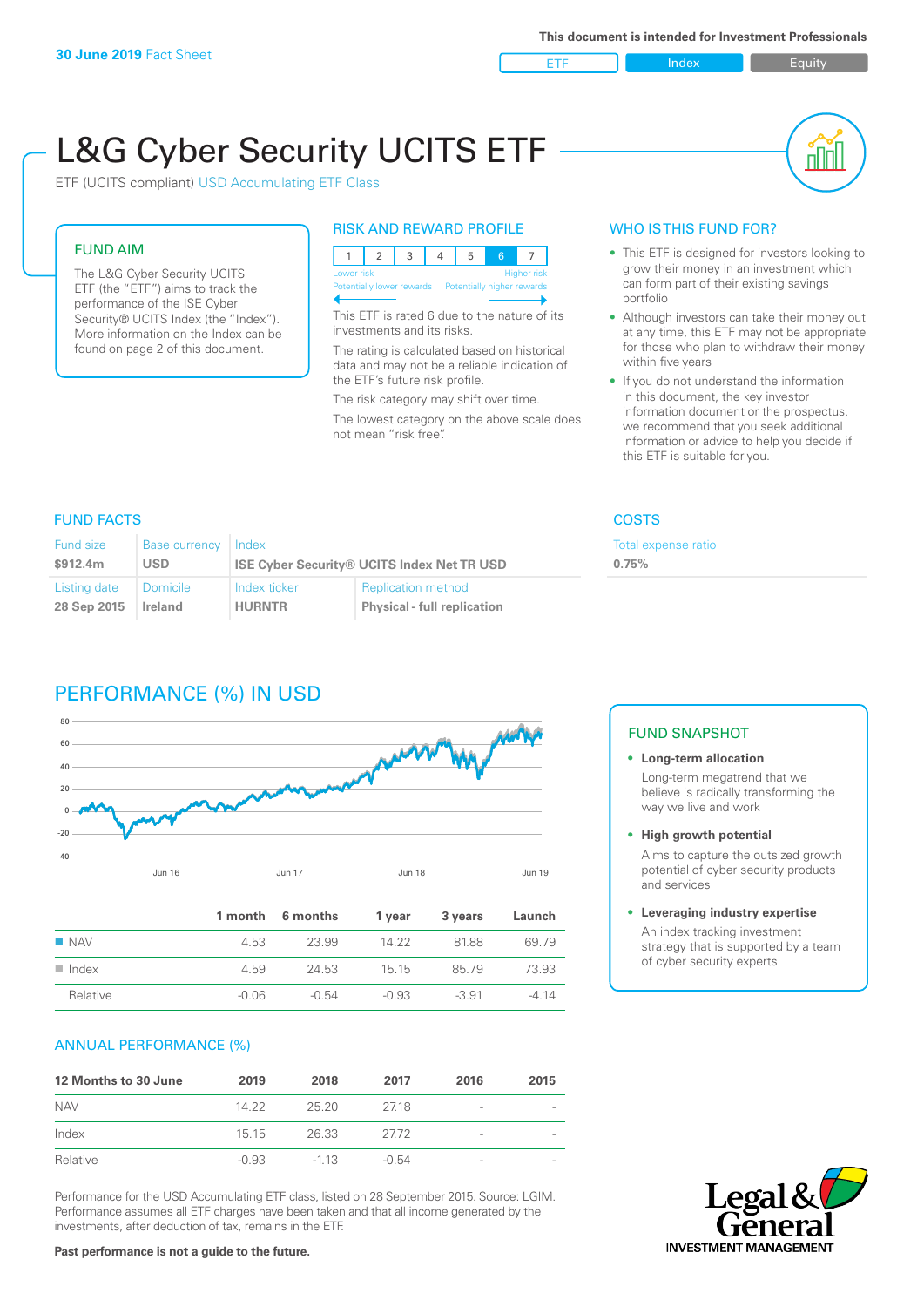# L&G Cyber Security UCITS ETF

# INDEX BREAKDOWN

The breakdowns below relate to the Index. The ETF's portfolio may deviate from the below. All data source LGIM unless otherwise stated. Totals may not sum to 100% due to rounding.





■ Top 10 constituents 36.1% Rest of Index 63.9% No. of constituents in Index 44

#### TOP 10 CONSTITUENTS (%)

| FFRI                     | 4.9 |
|--------------------------|-----|
| Sophos Group             | 4 N |
| <b>Fingerprint Cards</b> | 3.8 |
| Ahnl ah                  | 3.6 |
| Rapid7                   | 3.5 |
| Akamai Technologies      | 3.5 |
| Cyberark                 | 3.3 |
| Qualys                   | 3.3 |
| Cisco Systems            | 3.1 |
| Splunk                   | 3.1 |
|                          |     |

#### INDEX DESCRIPTION

The Index aims to track the performance of a basket of stocks of companies that are actively engaged in providing cyber security technology and services.

The Index is comprised of companies which are publically traded on various stock exchanges around the world that generate a material proportion of their revenues from the cyber security industry. The industry is deemed to be comprised of companies in the following two subsectors: (1) Infrastructure Providers that develop hardware and software for safeguarding internal and external access to files, websites and networks; and (2) Service Providers that provide consulting and secure cyber-based services.

A company is only eligible for inclusion in the Index if it is of a sufficient size (determined by reference to the total market value of its shares) and it is sufficiently "liquid" (a measure of how actively its shares are traded on a daily basis).

Within the Index, the weights allocated to the Infrastructure Provider and Service Provider subsectors are determined by reference to the relative size of each sector (i.e. the total market value of the shares of all companies within each subsector). Initially, the companies are equally weighted within each subsector. However, an adjustment to the weights is made if any company falls short of a liquidity test that is applied to each company individually.

#### INVESTMENT MANAGER

GO ETF Solutions LLP is the investment manager for each of the exchange traded funds (ETFs) issued by Legal & General UCITS ETF Plc and is responsible for the day-to-day investment management decisions for this ETF. The team is highly experienced with respect to all aspects relating to the management of an ETF portfolio, including collateral management, OTC swap trading, adherence to UCITS regulations and counterparty exposure and monitoring.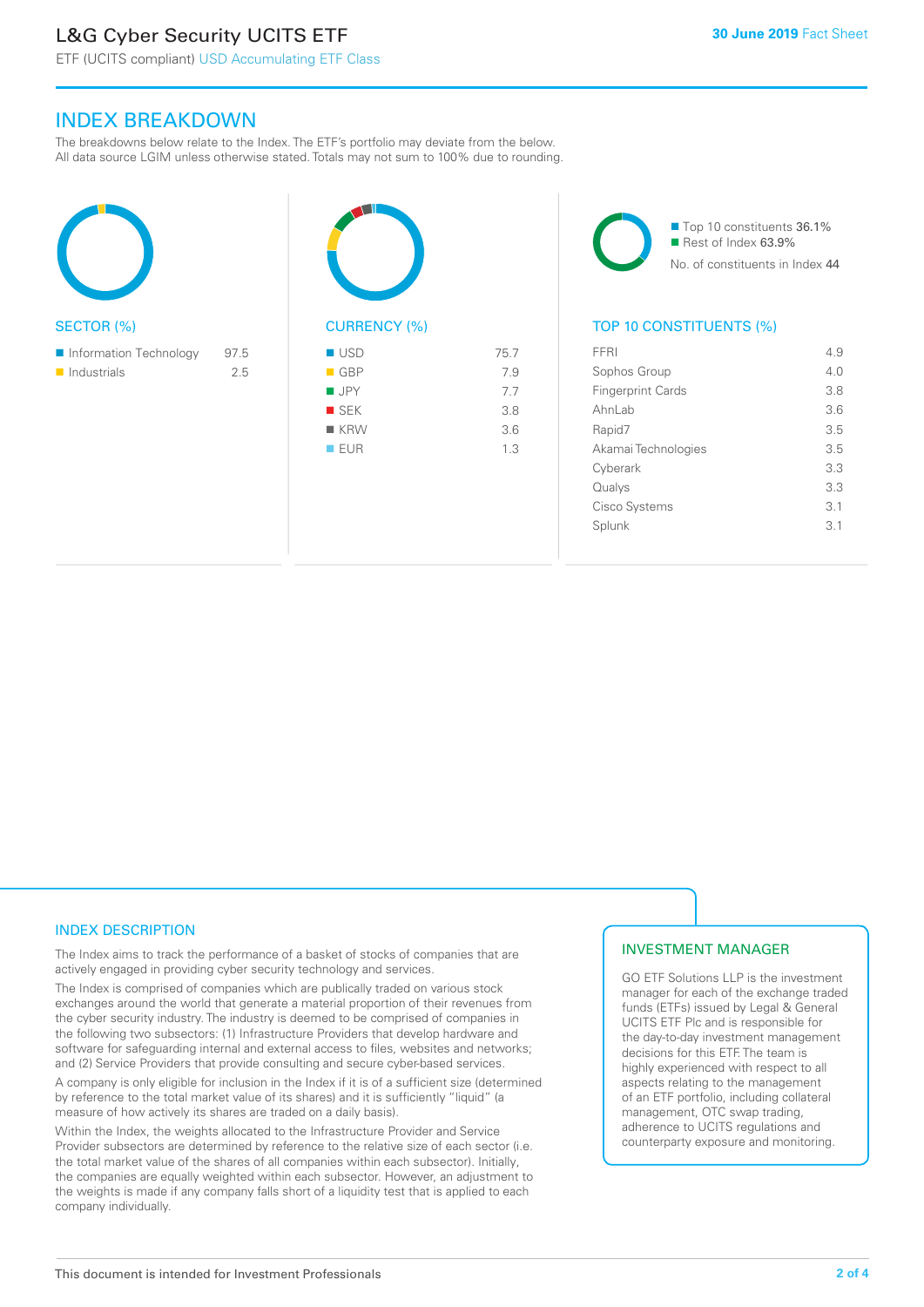# L&G Cyber Security UCITS ETF

ETF (UCITS compliant) USD Accumulating ETF Class

#### KEY RISKS

- The value of an investment and any income taken from it is not guaranteed and can go down as well as up. You may not get back the amount you originally invested.
- An investment in the ETF involves a significant degree of risk. Any decision to invest should be based on the information contained in the relevant prospectus. Prospective investors should obtain their own independent accounting, tax and legal advice and should consult their own professional advisers to ascertain the suitability of the ETF as an investment.
- The value of the shares in the ETF is directly affected by increases and decreases in the value of the Index. Accordingly the value of a share in the ETF may go up or down and a shareholder may lose some or the entire amount invested.
- The ETF's ability to closely track the Index will be affected by its ability to purchase and/or sell the Index constituents and any legal or regulatory restrictions or disruptions affecting them.
- The ETF's ability to closely track the Index will also be affected by transaction costs and taxes incurred when adjusting its investment portfolio generally and/ or to mirror any periodic adjustments to the constituents of the Index. There can be no certainty that ETF shares can always be bought or sold on a stock exchange or that the market price at which the ETF shares may be traded on a stock exchange will reflect the performance of the Index.
- The ETF is subject to the risk that third party service providers (such as a bank entering into swaps with the ETF or the ETF's depositary) may go bankrupt or fail to pay money due to the ETF or return property belonging to the ETF.
- As the Index includes micro, small and medium-sized publicly traded companies, the ETF is subject to the risk that such companies may be more vulnerable to adverse business or economic events and greater and more unpredictable price changes than larger companies or the stock market as a whole.
- The ETF is subject to the risks associated with technology-focused companies and are particularly vulnerable to rapid developments in technology (which may leave their products out-of-date), government regulation and competition from domestic and foreign competitors who may have lower production costs. Such companies may also have difficulties establishing and maintaining patents, copyrights, trademarks and trade secrets relating to their products which could negatively affect their value.

For more information, please refer to the key investor information document on our website Ø

#### TRADING INFORMATION

| <b>Exchange</b>           | <b>Currency ISIN</b> |              | <b>SEDOL</b>   | <b>Ticker</b> | <b>Bloomberg</b> |
|---------------------------|----------------------|--------------|----------------|---------------|------------------|
| London Stock Exchange USD |                      | IE00BYPLS672 | <b>BYPLS67</b> | USPY          | <b>USPYLN</b>    |
| London Stock Exchange GBP |                      | IE00BYPLS672 | BYRGP36        | <b>ISPY</b>   | <b>ISPY IN</b>   |
| Borsa Italiana            | EUR                  | IE00BYPLS672 | <b>BYV7098</b> | <b>ISPY</b>   | <b>ISPY IM</b>   |
| Deutsche Börse            | EUR                  | DE000A14ZT85 | <b>BYN2022</b> | USPY          | <b>USPY GY</b>   |
| <b>SIX Swiss Exchange</b> | <b>CHF</b>           | IE00BYPLS672 | <b>RYSXHT6</b> | <b>ISPY</b>   | <b>ISPY SW</b>   |
| NYSE Euronext             | <b>FUR</b>           | IE00BYPLS672 | <b>BE33SD9</b> | ISPY          | <b>ISPY NA</b>   |

The currency shown is the trading currency of the listing.



#### SPOTLIGHT ON LEGAL & GENERAL INVESTMENT MANAGEMENT

We are one of Europe's largest asset managers and a major global investor, with assets under management of £1,015.50 billion (as at 31 December 2018). We work with a wide range of global clients, including pension schemes, sovereign wealth funds, fund distributors and retail investors.

The AUM disclosed aggregates the assets managed by LGIM in the UK, LGIMA in the US and LGIM Asia in Hong Kong. The AUM includes the value of securities and derivatives positions.

#### COUNTRY REGISTRATION



#### TO FIND OUT MORE



#### **Index Disclaimer**

Nasdaq, Inc. and its respective affiliates do not guarantee the accuracy and/or the completeness of the ISE Cyber Security® UCITS Index (the "Index") or any data included therein and Nasdaq, Inc. and its respective affiliates shall have no liability for any errors, omissions, or interruptions therein. Nasdaq, Inc. and its respective affiliates make no warranty, express or implied, as to results to be obtained by the adviser, owners of the ETF, or any other person or entity from the use of the Index or any data included therein. Nasdaq, Inc. and its respective affiliates make no express or implied warranties, and expressly disclaim all warranties, of merchantability or fitness for a particular purpose or use with respect to the Index or any data included therein. Without limiting any of the foregoing, in no event shall Nasdaq, Inc. or its respective affiliates have any liability for any lost profits or indirect, punitive, special or consequential damages or losses, even if notified of the possibility of such damages.